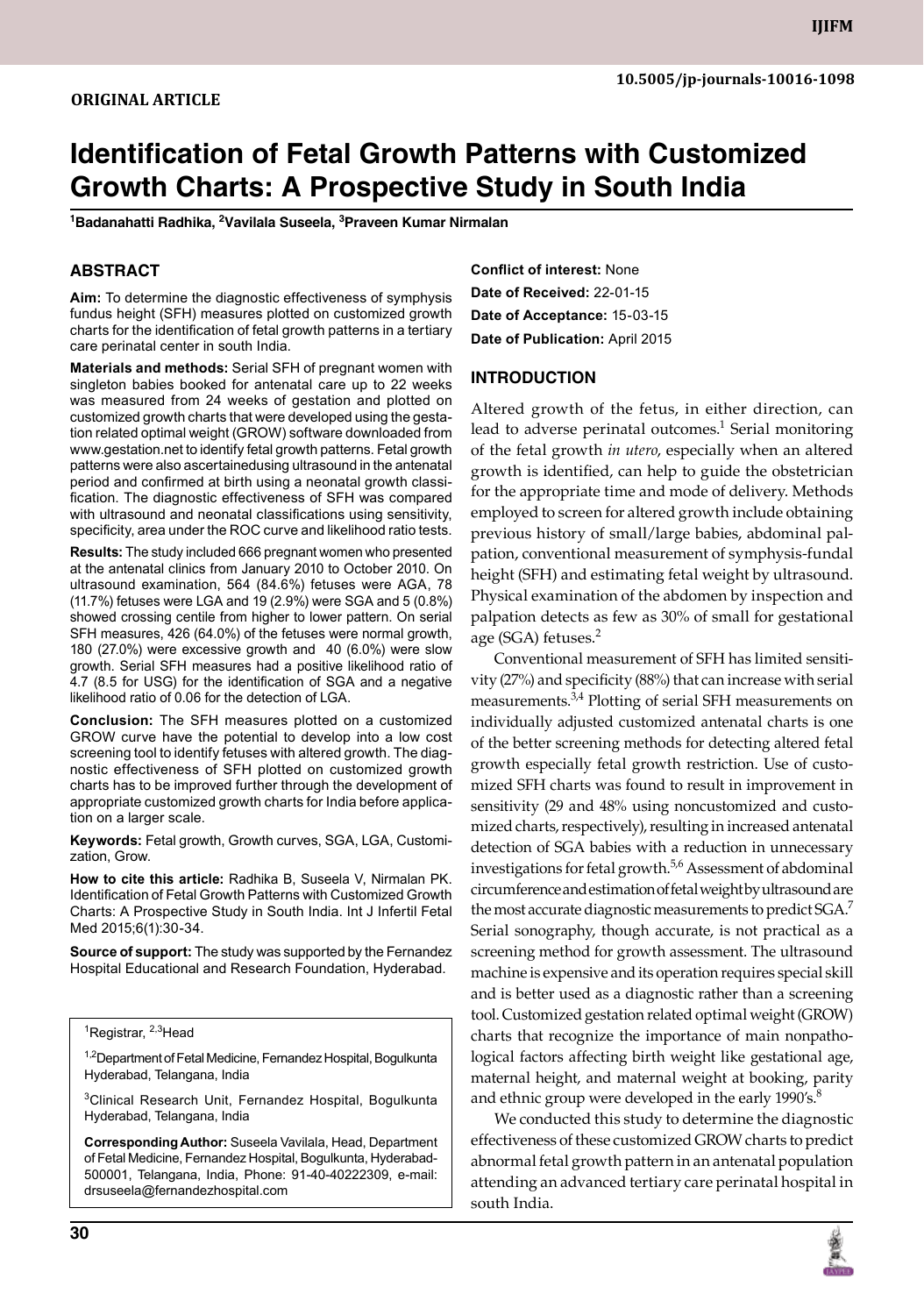#### **Materials and Methods**

The study protocol was approved by a registered Institutional Review Board and adhered to the tenets of the declaration of Helsinki. Pregnant women with an ultrasound dating of pregnancy and booked for antenatal care before 22 weeks of gestation, with a singleton fetus and longitudinal lie in an uncomplicated pregnancy were included for the study after obtaining written informed consent. The study excluded pregnant women with multiple pregnancies, fetal malformations, and diagnosed fetal growth restrictions, inaccurate dating of pregnancy and not booked for antenatal care, and those who did not provide written informed consent to participate.

Fetal growth was initially assessed by clinical history including past history of growth problems and risk factors in current pregnancy, maternal weight at booking, pregnancy weight gain, clinical assessment of uterine size by abdominal palpation and symphysis-fundal height measurement in centimeters. Ultrasound evaluation is done for confirmation of estimated fetal weight and amniotic fluid volume if there was a discrepancy in the measured symphysis-fundal height and gestational age in weeks.

The GROW software (downloaded from www. gestation.net) was used to generate customized antenatal growth charts. The chart is based on the calculation of an individual, optimal weight standard for the duration of the pregnancy to reflect the baby's growth potential. By adjusting for maternal variables (maternal height, weight in early pregnancy, parity and ethnic group), GROW is able to predict normal growth and hence identify abnormal, pathological growth better. The chart should be printed after confirmation of the expected date of delivery by ultrasound, and attached to the maternity notes. In our protocol, maternal variables (age, height, weight, parity and ethnic origin) and expected delivery date were entered into the above software to generate a customized GROW chart for each pregnant woman. These customized GROW charts were saved, printed and attached to the maternal antenatal record at the time of anomaly scan for plotting serial measurements of fundal height. In this study, we have plotted the symphysis-fundal height in centimeters on customized charts at each visit from 24 weeks of gestational age.

Symphysis-fundal height measurement was done in the routine antenatal clinic. The pregnant woman was placed in semirecumbent position after she emptied her urinary bladder. The measurement was performed if the abdomen was soft and the uterus was not contracting. After washing the hands thoroughly, the abdomen was adequately exposed and palpated with both the hands to determine the fundal height. A nonelastic tape with

centimeter markings on the underside was used to measure the height of the uterus in the longitudinal axis to avoid any observational bias. The fundal height was measured only once without correcting the uterus to the abdominal midline, from the top of the fundus to the top of the pubic symphysis by an obstetrician. The correct technique of measurement was demonstrated to all doctors involved in antenatal care of mothers. Posters depicting correct technique of measurement were also displayed in the antenatal clinics. The fundal height measurement in centimeter was plotted on the customized growth charts and assessed against predicted or customized standard.

Fetal growth patterns were defined according to the serial plotting of SFH on the customized GROW charts. Normal SFH plots are those between 10th and 90th centiles and follow the same pattern as of the reference curves. Abnormal SFH plots include SGA where the initial SFH plot is below the 10th centile, large for gestational age (LGA) where the initial SFH plot is above 90th centile, slow growth where all SFH (at least 3 to 4 measurements) plots are within the 10th and 90th centile but the slope is less steep than the normal curves, static growth where the measurement is identical in two measurements separated by 2 weeks and excessive growth where the slope is steeper than the normal curves (Fig. 1).

Ultrasound assessment, Doppler studies and amniotic fluid assessments to confirm status were done routinely for those detected with an abnormal growth pattern in the GROW charts and formed the basis for further management of the fetus. The fetal growth was monitored using SFH measures and customized GROW charts if the ultrasound assessments did not detect any abnormality.

Postnatal growth patterns were defined as an SGA baby if the birth weight is below 10th percentile for gestational age, an LGA baby if the birth weight above the 90th percentile for the gestational age, an AGA baby if the birth weight is between 10th and 90th percentile for gestational age and macrosomia if the birth weight was in excess of 4000 gm.

The sample size for the study was estimated as 655 pregnant women based on the current proportion of fetal growth restriction in the study setting, 80% power and a 95% confidence limit around the point estimate of 10% and a two sided alpha of 0.05. Tests for diagnostic effectiveness focused on the sensitivity and specificity of the tests, area under the receiver operator characteristic (AUROC) curves, and the positive and negative likelihood ratios. The use of likelihood ratios to measure diagnostic effectiveness is better than predictive values in a clinical setting. The positive predictive value is influenced by the prevalence of the condition and can increase with an increase in the prevalence of the condition while the likelihood ratio is not affected by the prevalence of the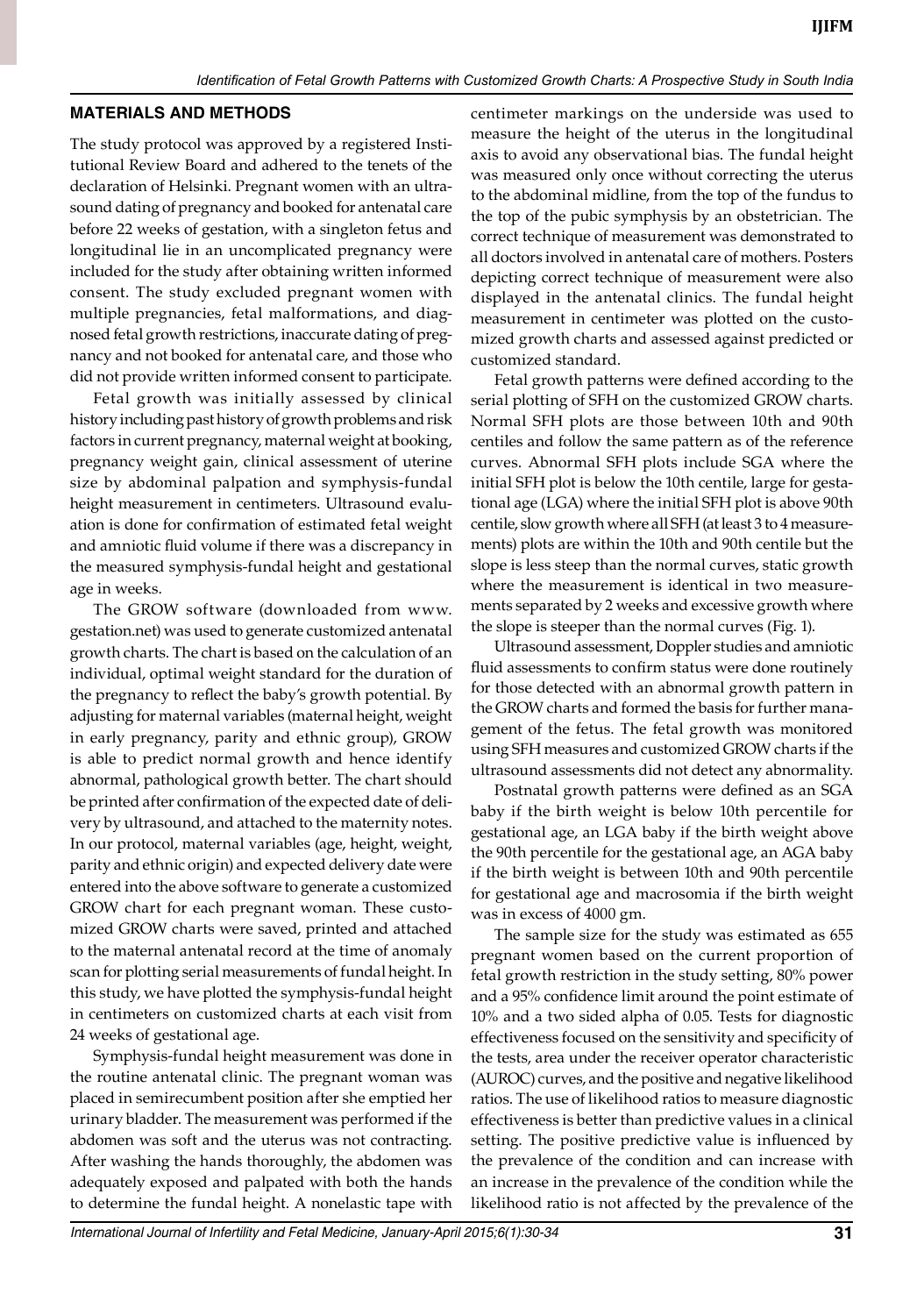

**Fig. 1:** Customized growth charts and fetal growth

condition under study. A positive likelihood ratio greater than 10 is considered clinically significant to adopt into clinical practice. We used STATA version 8.0 (college station, Tx, USA) for the statistical analysis.

# **Results**

The study included 666 pregnant women who presented at the antenatal clinics of the study institute from January 2010 to October 2010. The characteristics of these 666 pregnant women are presented in Table 1.

Growth as assessed by ultrasound scan was average for gestational age in 564 (84.6%) fetuses. Seventy-eight (11.7%) fetuses were determined as LGA, 19 (2.9%) were SGA and 5(0.8%) showed crossing centile from higher to lower pattern. Liquor volume was normal in 645 (96.9%) of pregnant women.

We found 426 (64.0%) of the fetuses to have normal growth pattern on serial measurements of the SFH. Excessive growth was determined in 180 (27.0%), and slow growth was determined in 40 (6.0%) of fetuses on serial measurements of the SFH.

SFH centile on customized GROW charts showed no disparity in only 137 (21.0%) patients. Disparity was considered to be present when the initial or subsequent SFH measurements plotted on the customized GROW charts were either below 10th or above 90th centiles. Of the remaining 529 patients in whom measurements showed disparity, 71.0% were above 90th centile and 8.0% were below 10th centile. The apparent frequency of disparity is at its maximum between 28 and 30 weeks.

The diagnostic effectiveness of SFH measurements are compared with USG (Table 2 using ultrasound as the gold standard) and with neonatal classification of growth (Table 3).

# **Discussion**

In our study, SFH measures plotted on a customized GROW curve detected SGA in 9.2% of fetuses while the ultrasound confirmed SGA/FGR in 3.6% and the incidence of SGA babies based on assessment at birth was 4.2%. SFH measures even on customized growth curves may, thus, tend to overestimate the incidence of SGA babies. We found, based on the negative likelihood ratio (0.06), that fetuses were less likely to be LGA if the SFH measurement on customized GROW chart did not identify them as LGA. SFH measurement was useful to identify SGA rather than LGA although the positive likelihood ratio did not reach clinical significance (4.7) and was lower than the positive likelihood ratio for ultrasound (8.4). Thus, ultrasound examination remained a better diagnostic test compared to SFH measurement on a customized GROW curve when we use the neonatal classification of growth as the gold standard.

There are several issues to consider as we attempt to extrapolate the results. The incidence of SGA babies (4.2%) in this series is much lower than the reported 10 to 30%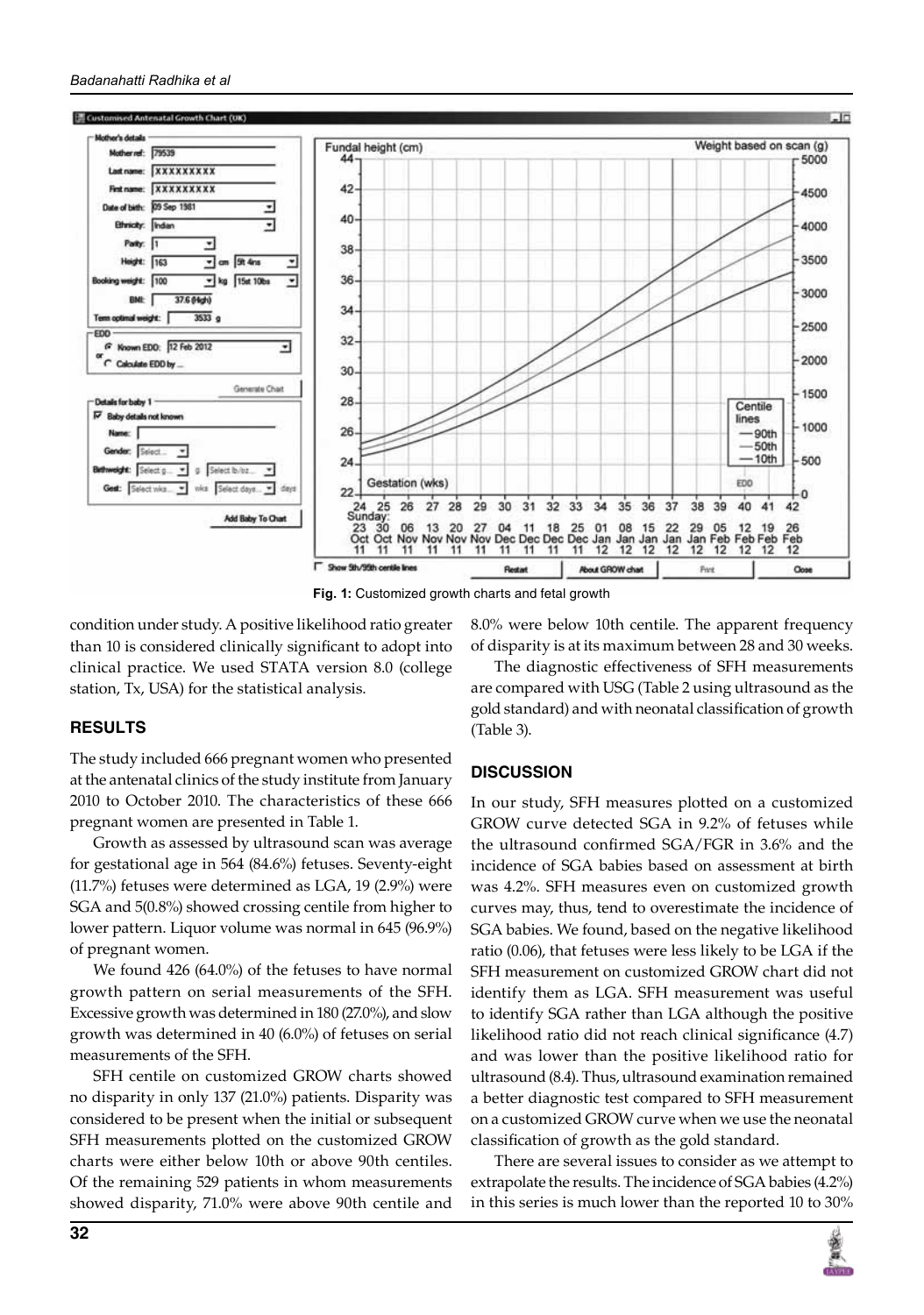| Table 1: Characteristics of the 666 pregnant women |  |
|----------------------------------------------------|--|
| included in the study                              |  |

| Study population characteristic    |                            |
|------------------------------------|----------------------------|
| Age (mean, SD, median, range)      | 26.7, 4.2, 27, 18-40       |
| Height (mean, SD, median, range)   | 158.4, 6.3, 158, 140-181   |
| Weight (mean, SD, median, range)   | 61.1, 11.6, 60, 34-122     |
| BMI (mean, SD, median, range)      | 24.4, 4.6, 24, 15-48       |
| Primigravida (n, %)                | 326, 48.9%                 |
| Nulliparous (n, %)                 | 406, 60.9%                 |
| Gestational age at booking         | 12.1, 4.7, 11, 4-24        |
| (mean, SD, median, range)          |                            |
| Spontaneous conception (n, %)      | 616, 92.5%                 |
| Diabetes mellitus (n, %)           | 171, 25.7%                 |
| Hypertension (n, %)                | 40, 6.0%                   |
| Hypothyroidism (n, %)              | 77, 11.6%                  |
| Anemia (n, %)                      | 16, 2.4%                   |
| Induction of labor (n, %)          | 209, 31.4%                 |
| Cesarean section (n, %)            | 293 (44.0%)                |
| Gestational age at delivery (mean, | 38, 1.4, 39, 30-41         |
| SD, median, range)                 |                            |
| Birth weight in Kgs                | $2.9, 0.5, 2.9, 1.2 - 4.5$ |
| (mean, SD, median, range)          |                            |
| Neonatal SGA (n, %)                | 27, 4.1%                   |
| Neonatal LGA (n, %)                | 53, 7.9%                   |

BMI: Body mass index; LGA: Large for gestational age; SD: Standard deviation; SGA: Small for gestational age

incidence of SGA in India. While the possibility that this difference might reflect actual differences between the study population and the general population of India is a consideration. However, it is also possible that the low incidence of SGA in this study can be attributed to the exclusion of those who were not followed up through the entire antenatal period (all three trimesters) from the study. The lower incidence of SGA may thus, be attributable to regular antenatal care. The use of the likelihood ratios, however, allows us to reduce the influence of the incidence of the conditions on the diagnostic effectiveness.

The effectiveness of SFH measures can be influenced by inter-and-intra observer variations. Such variations are possible in a busy clinical setting although the obstetricians in the study institute were sensitized to the measures of SFH and plotting them on customized GROW charts. Calvert et al<sup>9</sup> have previously reported a co-efficient of variation of intraobserver and interobserver measurements of SFH were 4.6 and 6.4% respectively. The lack of estimation of inter-and-intra observer variation as part of this study can be considered as a limitation to extrapolate the results although the measurement of variation may not be pragmatically possible in a busy clinical setting.

The parameters input into the customized growth chart may have influenced the results of the diagnostic effectiveness of SFH measures. We had input parameters into an available grow chart in the absence of a customized grow chart for our population. Several reports have

**Table 2:** Diagnostic effectiveness of symphysial fundal height measurements for fetal growth patterns compared with ultrasound growth classification

|                        | SFH AGA |  |
|------------------------|---------|--|
| Sensitivity            | 23.4%   |  |
| Specificity            | 96.1%   |  |
| False positive         | 4.0%    |  |
| False negative         | 77.0%   |  |
| ROC area               | 0.6     |  |
| Likelihood ratio $(+)$ | 6.0     |  |
|                        | SFH LGA |  |
| Sensitivity            | 95.4%   |  |
| Specificity            | 32.3%   |  |
| False positive         | 68.0%   |  |
| False negative         | $0.0\%$ |  |
| ROC Area               | 0.7     |  |
| Likelihood ratio (+)   | 1.5     |  |
|                        | SFH SGA |  |
| Sensitivity            | 78.9%   |  |
| Specificity            | 94.0%   |  |
| False positive         | 6.0%    |  |
| False negative         | 21.0%   |  |
| ROC area               | 0.9     |  |
| Likelihood ratio (+)   | 13.1    |  |

AGA: Appropriate for gestational age; LGA: Large for gestational age; ROC: Receiver operating characteristic; SFH: symphysial fundal height

**Table 3:** Diagnostic effectiveness of symphysial fundal height measurements and utrasound for fetal growth patterns compared with neonatal growth classification

|                        | SFH AGA | USG AGA |
|------------------------|---------|---------|
| Sensitivity            | 21.2%   | 87.9%   |
| Specificity            | 85.2%   | 38.3%   |
| False positive         | 15.0%   | 62.0%   |
| False negative         | 79.0%   | 12.0%   |
| ROC area               | 0.5     | 0.6     |
| Likelihood ratio (+)   | 1.4     | 1.4     |
| Likelihood ratio $(-)$ | 0.9     | 0.3     |
|                        | SFH LGA | USG LGA |
| Sensitivity            | 98.1%   | 49.1%   |
| Specificity            | 30.8%   | 91.5%   |
| False positive         | 69.0%   | 8.0%    |
| False negative         | 2.0%    | 51.0%   |
| ROC area               | 0.6     | 0.7     |
| Likelihood ratio (+)   | 1.4     | 5.8     |
| Likelihood ratio $(-)$ | 0.06    | 0.6     |
|                        | SFH SGA | USG SGA |
| Sensitivity            | 33.3%   | 18.5%   |
| Specificity            | 93.0%   | 97.8%   |
| False positive         | 8.0%    | 2.0%    |
| False negative         | 67.0%   | 81.0%   |
| ROC area               | 0.6     | 0.5     |
| Likelihood ratio (+)   | 4.7     | 8.5     |
| Likelihood ratio $(-)$ | 0.7     | 0.8     |

SFH: symphysial fundal height; USG: Ultrasound growth

confirmed the utility of customized growth charts to identify fetal growth patterns, especially SGA.<sup>6,10-12</sup> Gardiosi, in  $2006<sup>13</sup>$  highlighted the need to adjust for